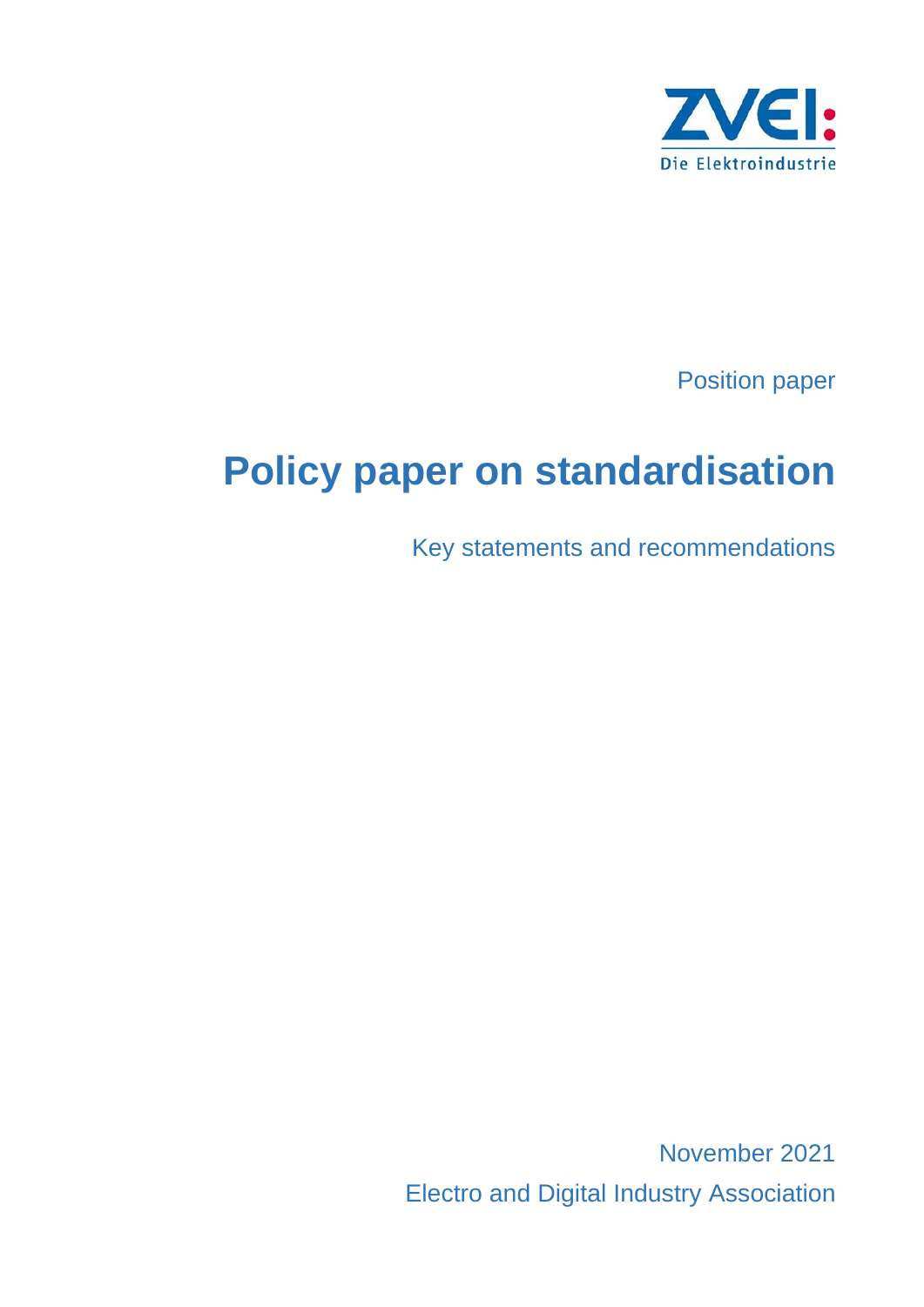### **Standardisation creates the architectural framework for the transformation towards the All-Electric Society**

To achieve the transformation towards a climate-neutral and sustainable society and economy, while maintaining prosperity, the responsible and consistent use of technology and innovations as well as extensive electrification and digitalization towards an All-Electric Society is required.

The All-Electric Society will be characterized by the massive expansion of renewable energy generation and the continuous and intelligent coupling of electricity use in climate-relevant sectors such as energy, industry, mobility and buildings. The primary energy efficiency of a system allowing the direct use of electricity, such as in electric motors, is very high. Nevertheless, the indirect use of renewable electricity in form of green hydrogen and e-fuels, for instance, will also make an important contribution in this society. The green transformation is only possible with electricity. In this context, the cross-sectoral data and information integration of all applications, in addition to energy technology coupling, is of particular importance.

This task cannot be accomplished without a comprehensive framework, interface definition and the creation of interoperability through standardisation<sup>1</sup>. The standards required are largely attributable to the field of electrical engineering, electronics and information technology.

Standardisation must be clearly oriented towards this purpose. It has the essential integrative task of bringing together all stakeholders involved. The standardisation process must become more agile and digital, and standards must be cross-sectoral and available in digital formats.

Standardisation thus becomes an enabler of the transformation of our society and economy towards climate neutrality, securing a future worth living.

## **1 Standardisation and consortia standardisation**

Technical standards are both "standards" as consensus-based documents with broad stakeholder involvement, issued by recognized standardisation organisations, and "standards" as consortia documents where consensus and stakeholder involvement are limited.

Both, standards and consortia standards have their place and their justification in the technical world. We see standards everywhere where a high level of stability is required and where broad acceptance across stakeholders and domains enables wide

<sup>1</sup> When speaking of standards or standardisation in this document we mean consensus-based standards with broad stakeholder involvement (equivalent to the German "Normung") in delimitation to consortia standards where consensus and stakeholder involvement are limited (see also chapter 1).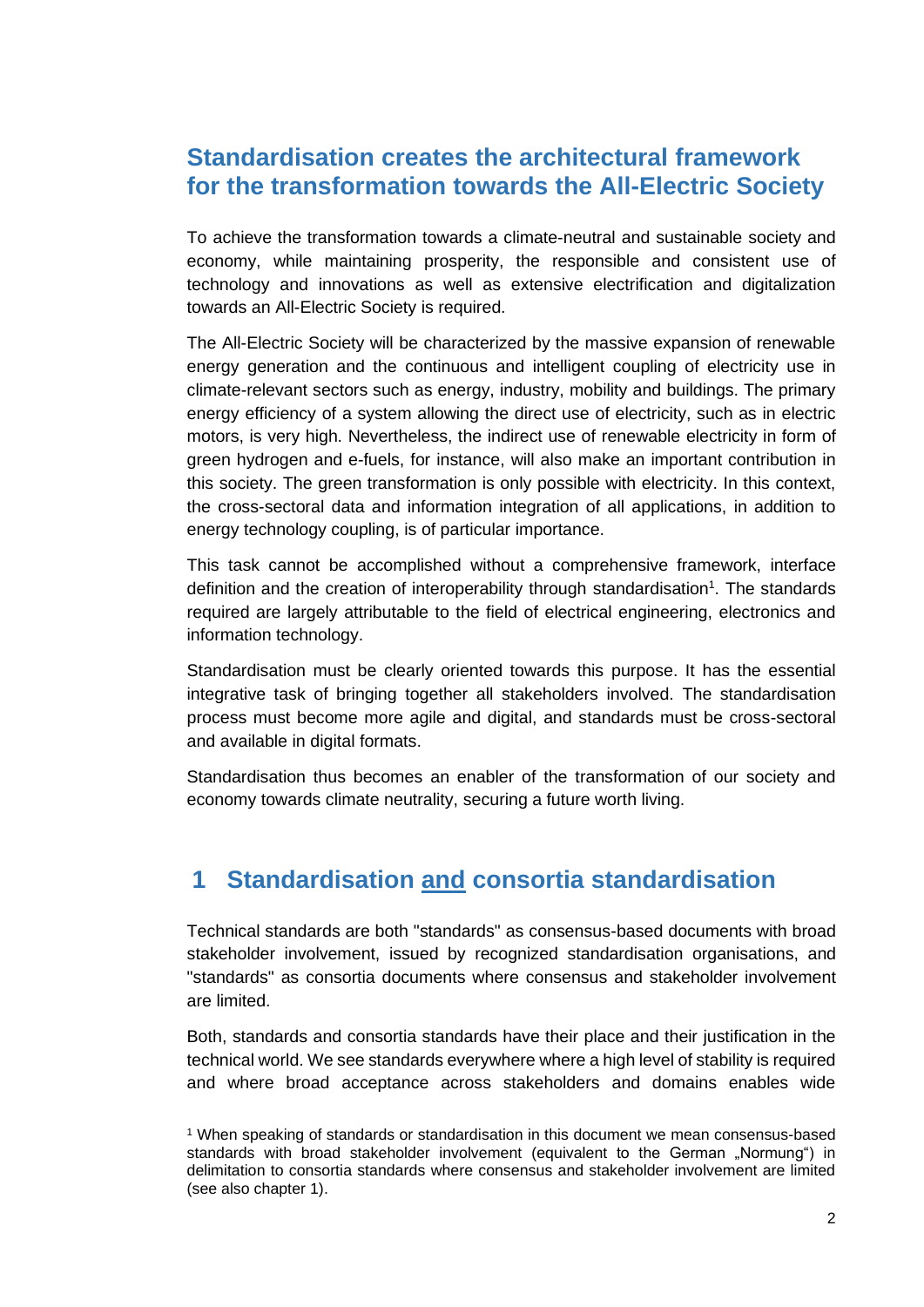application. This is especially true for supporting the fulfilment of technical requirements in laws. Consortia standards are mainly useful and to be found in areas where processes and new technologies are still changing very dynamically, such as in information and communication technology, to describe interoperability, interfaces and performance. In our view, consortia standards are not suitable for specifying legal requirements because of the limited consensus. Whenever it makes sense, attempts should be made to transfer stable and established consortia standards into the standardisation process.

#### **2 Role of industry / state (politics) / standardisation organisations**

Standardisation is the task of industry; all interested parties can participate to ensure a broad societal consensus. The contents are defined in the technical committees, where the state has a right to participate but no further-reaching rights of intervention. In Germany, the Standards Agreement<sup>2</sup> also regulates the processing of projects of public interest in accordance with this principle. Politics and the standardisation organisations support each other by shaping the framework conditions. This proven division of labour must be maintained in the future. Considerations of transforming the standardisation organisations into state agencies are not expedient.

However, standardisation can also be an industrial policy or geopolitical instrument. It is therefore necessary to bring together the proven "bottom-up approach" of marketdriven standards and the political-strategic "top-down approach" through cooperation between government/politics and industry in order to develop a common European strategy. To this end, a continuous exchange between the European Commission, Member States, European Standardisation Organisations (ESOs) and industry must be established.

#### **3 New Legislative Framework (NLF)**

The NLF, with its approach of using harmonised standards to concretise abstract statutory requirements, has proven itself as an instrument for placing products on the market. Its outstanding importance also lies in its very broad application, which covers a large proportion of all non-food products. There is, however, an urgent need for a reorganisation of the process for drawing up harmonised standards (see Section 4).

Technical standards developed in collaboration between the European standardisation organisations and the Harmonised Standards Consultants (HAS Consultants) should

<sup>2</sup> The Standards Agreement ("Normenvertrag") constitutes a public-private partnership between the Federal Republic of Germany and DIN (German Institute for Standardisation), in which DIN is acknowledged as the national standards body in Germany.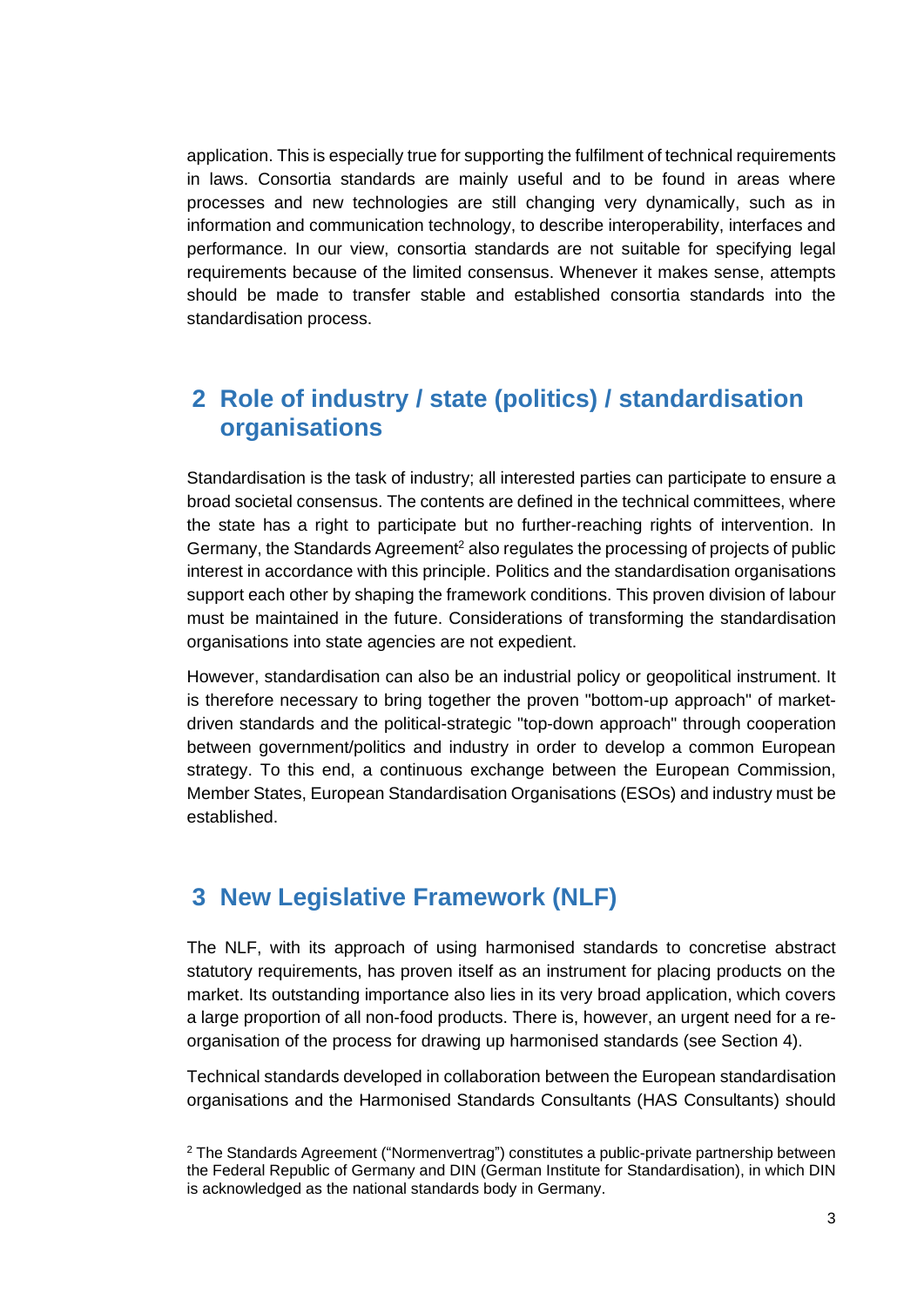usually be the only standards referred to in European legislation. Other approaches, such as "common specifications" (e.g. laid down in the Medical Devices Regulation or the draft AI Regulation), may only be used as a last resort under certain conditions.

"Implementing Acts" to determine the safety level of standards (e.g. provided for in the draft regulation on general product safety) are not appropriate, since the determination of the safety level and the presumption of conformity - whereby compliance with the standard is also presumed to be compliance with the statutory provisions - require broad societal consensus, which does not exist due to the predominant role of the European Commission within the concept of "Implementing Acts". In addition, this further promotes a divergence between European and international standardisation.

#### **4 Improving the process for drawing up harmonised standards**

In principle, we recognise the European Commission's claim to safeguard the protection requirements in harmonised standards as a consequence of the James Elliot ruling<sup>3</sup>. However, the hence established process must be improved. The delays, some of which are significant, must be structurally eliminated. And what is at least as serious, the divergence of the proven "parallel" standardisation in the European and international standardisation organisations must be prevented.

Measures include a.o.

- More leeway for ESOs in standardisation mandates. Too detailed mandates with too short and hard deadlines prevent innovative approaches and can lead to lower quality
- Agreed evaluation "standard" for HAS consultants to ensure consistent evaluations
- Mandatory training of standardisation managers, standards committee / technical managers on formal and legal requirements of harmonised European standards and recruitment of legal assistance in the ESOs.
- Early involvement and "integration" of HAS consultants in the standardisation process to incorporate legal requirements and aspects into the standard from the very beginning.
- ESOs' standardisation managers need to make sure that the requirements of the HAS process are met.

Speed is important, especially when developing new standards in high-technology areas. However, other criteria must also be considered (including quality, legal certainty, stakeholder involvement, expenses for design and

<sup>&</sup>lt;sup>3</sup> The judgment qualifies standards listed in the Official Journal of the European Union as part of European law. The European Commission derives from this the fulfilment of certain legal requirements by the harmonised European Norms and subsequently an obligation to review them more closely.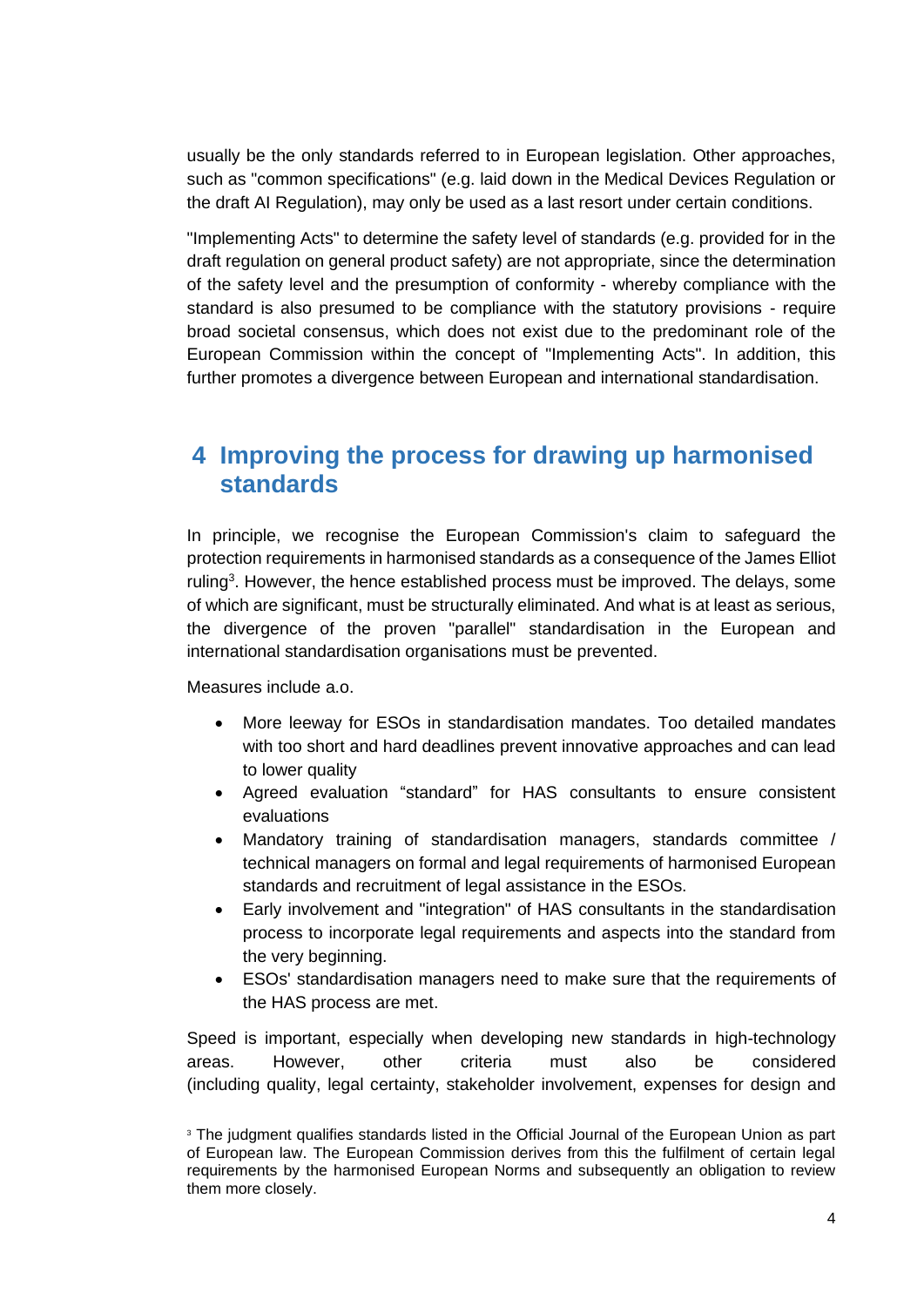modification of products). Agile procedures, which need to be developed in close cooperation between industry, the standardisation organisations and the European Commission, can help to accelerate these processes.

#### **5 Standardisation in the international context**

Electrical and information technology products are used worldwide and are global goods. We therefore advocate open markets, according to the guiding principle: "One test, one standard, accepted everywhere". International cooperation is the key to this, and the international standardisation organisations ISO and IEC are the relevant organisations.

This requires an intensified dialogue with China as China's approach in the international system and the simultaneous support of national standardisation is becoming increasingly apparent. The USA's own standardisation world is also hindering international trade.

The German industry needs international standards in which Europe's requirements and positions are sufficiently reflected. The international and European standardisation organisations should therefore be the preferred place where standards, and especially horizontal ICT standards, are developed. Broad European consensus and speed should be ensured in this process. This will enable Europe to build a strong competitive position. The European standardisation system must continue to be embedded in the international standardisation system of ISO and IEC.

German and European policy should promote the NLF model and the use of international standards around the world.

In international negotiations, there must be no general mutual recognition of standards, but there must be recognition of test results based on common standards.

If it is not possible to strengthen international standardisation, corporate involvement in relevant national standardisation systems (e.g. in China) must also be funded (see Section 6).

## **6 Increasing the attractiveness of becoming involved in standardisation**

We recognise that the involvement of German and European companies in standardisation has been steadily decreasing over the recent years, while the involvement of organisations from other regions of the world is clearly increasing. Standardisation is increasingly becoming a strategic economic policy instrument for these countries. Countermeasures are therefore required from industry, standardisation organisations and politics: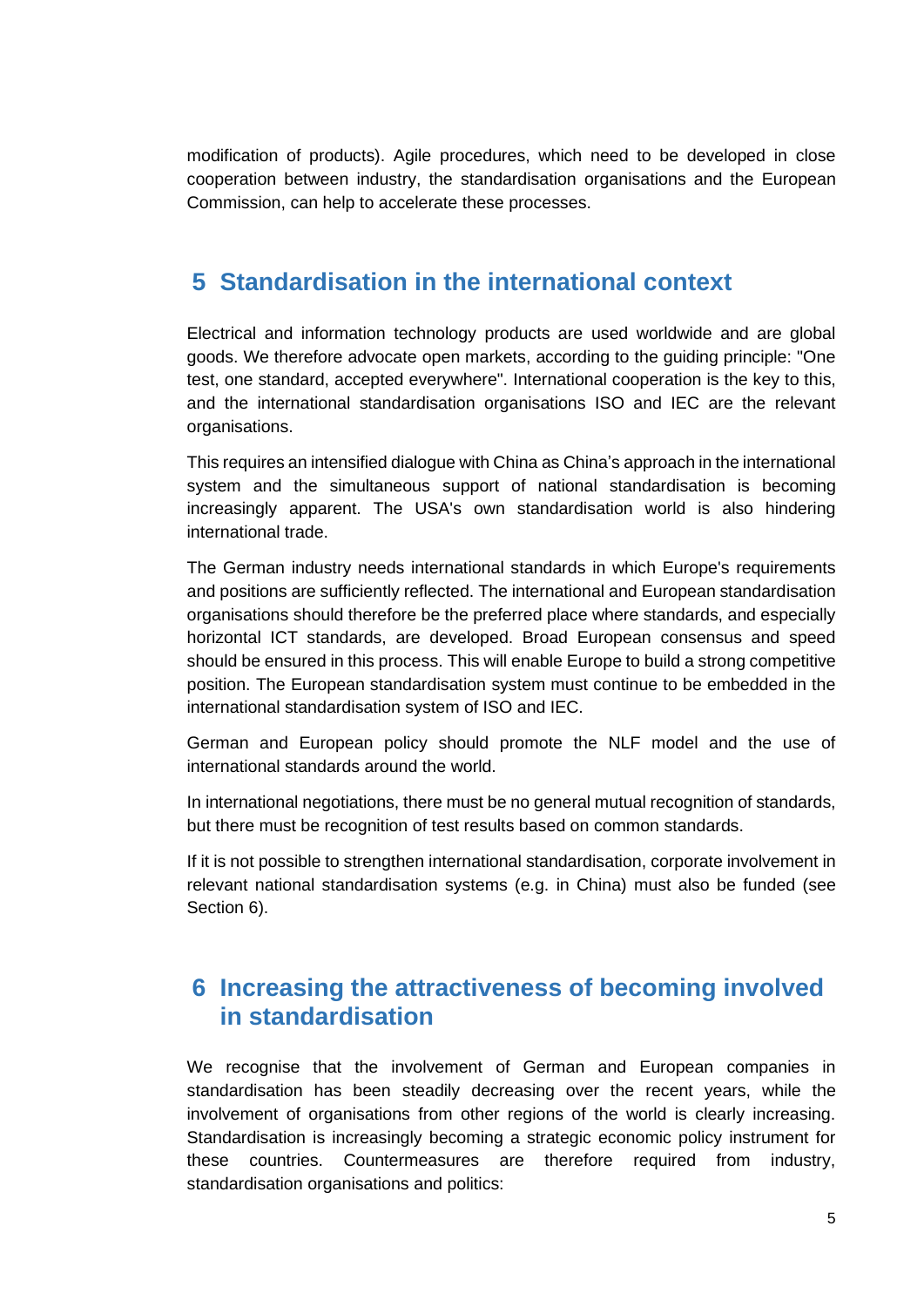- Create awareness: Standardisation is an element of the innovation process which must be tackled at an early stage, e.g. in product development. Awareness of the strategic importance of standardisation must be raised, e.g. through appropriate events organised by industry and standardisation organisations.
- Education: Attracting talent in industry to the subject of standardisation requires early engagement with the standardisation processes and their relevance for society and economy. The inclusion of standardisation in university curricula should be considered for this purpose.
- Funding: Standardisation comes along with considerable costs. At the same time, companies involved in standardisation contribute to the national economy that goes far beyond their individual benefit. Current funding programmes do not go far enough in this respect. We call for a tax allowance for companies that are actively involved in standardisation (national, European, international or in relevant markets). This could be supplemented by funding of standardisation in projects which contribute to the implementation of innovations.